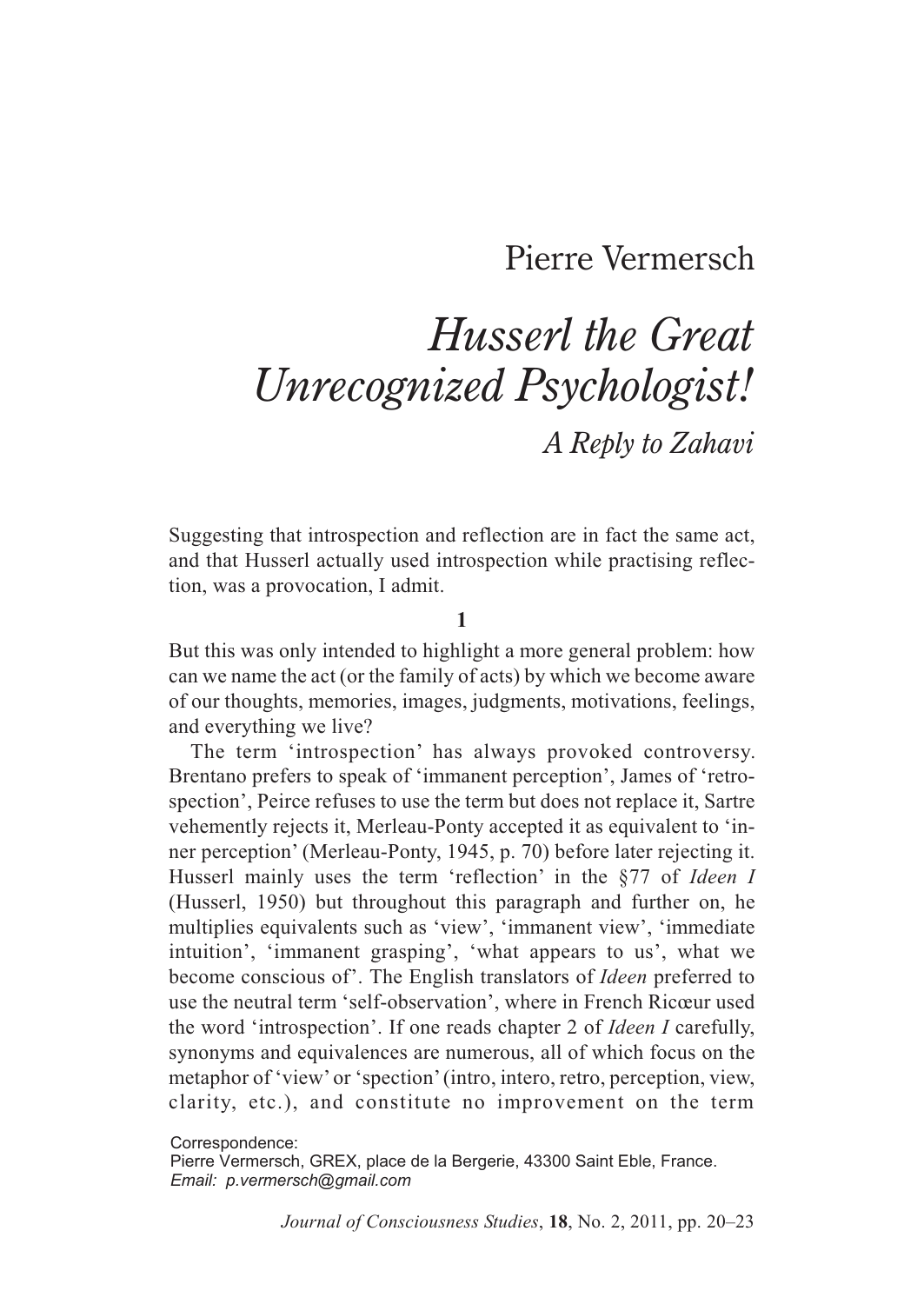'introspection', which is also a metaphor. There remains the term 'reflection', which has several disadvantages. First, it suggests a division of the subject between an observer and a reflection, which gave rise to the foolish criticism of Comte on the difficulty of being at the same time in the street and on the balcony. Second, it merges under one name two quite different activities: the gesture of becoming conscious of what was not yet conscious (reflecting lived experience), and the activity which consists in taking as an object what has already become conscious (reflecting on lived experience).

The generic problem is that nobody knows how to name adequately this non-perceptive act which is central to our subjective activity, without resorting to a metaphor or sidestepping the issue. If the term 'perception' is actually related to any activity that involves the mobilization of sensors — eyes, ears, nose, mouth, labyrinth, Golgi receptor, etc. — whether oriented towards the extra corporeal or the intra corporeal, then any activity which does not rely on the activity of these sensors cannot be called 'perceptual', nor described as a 'view' or a 'grasping', except metaphorically. Moreover, adding the qualifier 'immanent', as in 'immanent perception', makes things even more obscure. The word 'immanent' can only be defined in a negative way: it refers to anything which is not transcendent, thus is not the object of a perceptive grasping, and like all privative denominations, it does not inform us about the nature of what is named. In conclusion, whatever the term chosen, it must be consistent with real research into the nature of this act which enables the knowledge of one's lived experience. We are not there yet, in any discipline.

**2**

The idea remains that the nature of introspection (I still use this term for want of anything better) changes when the presuppositions which are associated with it change. Let us take an analogy with visual perception. Let us imagine that we support the idea that a painter's vision is different from that of a non-painter. It would be intuitively true, since the painter distinguishes and pays attention to aspects of his model that a non-painter does not even know exist; but it would be false, in that visual perceptual mechanisms, the sensory organ of vision, and the physiology of vision are not different. If one focuses on the nature of vision, there is no difference between a painter and a non-painter. If one focuses on the cognitive activity that underlies visual perception, then the two modes of visual perception are very different.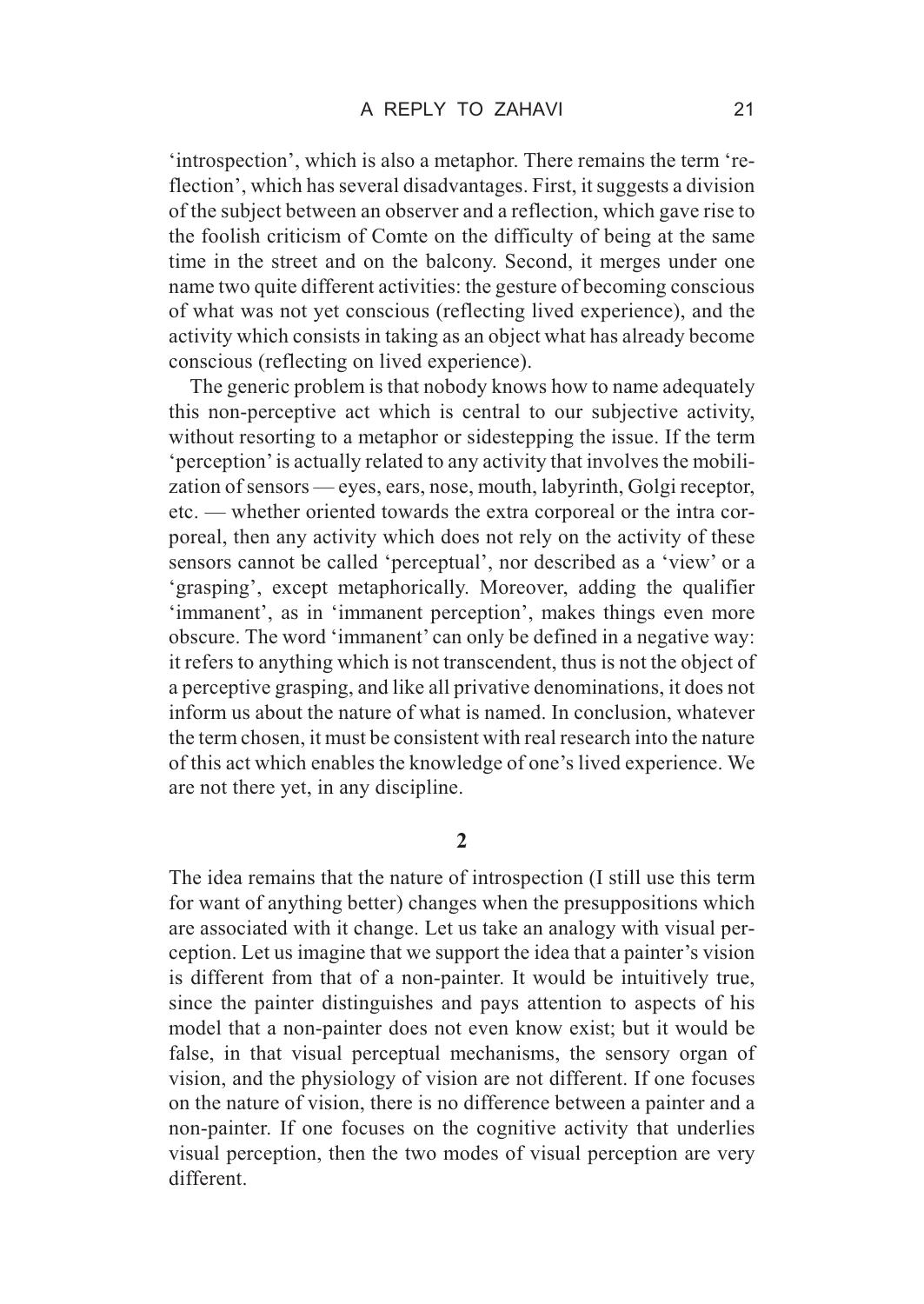#### 22 **P. VERMERSCH**

While saying that Husserl practises introspection, I put the emphasis on the hypothesis of an identity of nature of the introspective act, whatever the cognitive organization that underlies it. Phenomenologists reject the term introspection by implicitly putting the emphasis on the organization of the activity of the 'inner sense' and take the opportunity to differentiate themselves from any possible assimilation with psychology. Meanwhile the real problem is still to determine the nature of this act whether we call it introspection or reflection or whatever.

**3**

In the case of Husserl, we can hypothesize that his rejection of 'introspection', which he transmitted like a virus to his students, is based on his relationship with the psychology of his time, or even more deeply on his acute concern that he should no longer be accused of psychologism. Frege's criticism (Frege, 1971) of *Philosophy of Arithmetic* (Husserl, 1972) and especially his charge of 'psychologism', seems to have stopped Husserl's writing for almost ten years (1891–1901). And the first book he then wrote was a criticism of psychologism that went far beyond Frege, assuring him great fame. From this point onwards, he will constantly deny that psychology is of any value, and carefully guard against any possible confusion between phenomenology and psychology. My hypothesis is that he is so afraid of being accused of psychologism, on the grounds that he has expressed an interest in psychology, that he not only denies any psychologism, but he also denies anything that could allow anyone to make the connection. However, over the course of a few paragraphs he notices the proximity of the questions he is raising with that of psychology, he will even speak of 'incestuous relationship' between the two (Husserl, 1976). It is difficult to deal with attention, perception, memory, or images, without making a bridge with the discipline which deals with these objects! Piaget hypothesized that Husserl was a 'repressed psychologist' (Piaget, 1968).

For me, he has been a source of inspiration for the study of lived experiences, their description, their categorization, and the construction of a psychology of subjective experience; I found it there while I could not find any inspiration in the work of psychologists. In this sense I recognize him (against his will and that of phenomenologists, of course) as a great unrecognized psychologist.